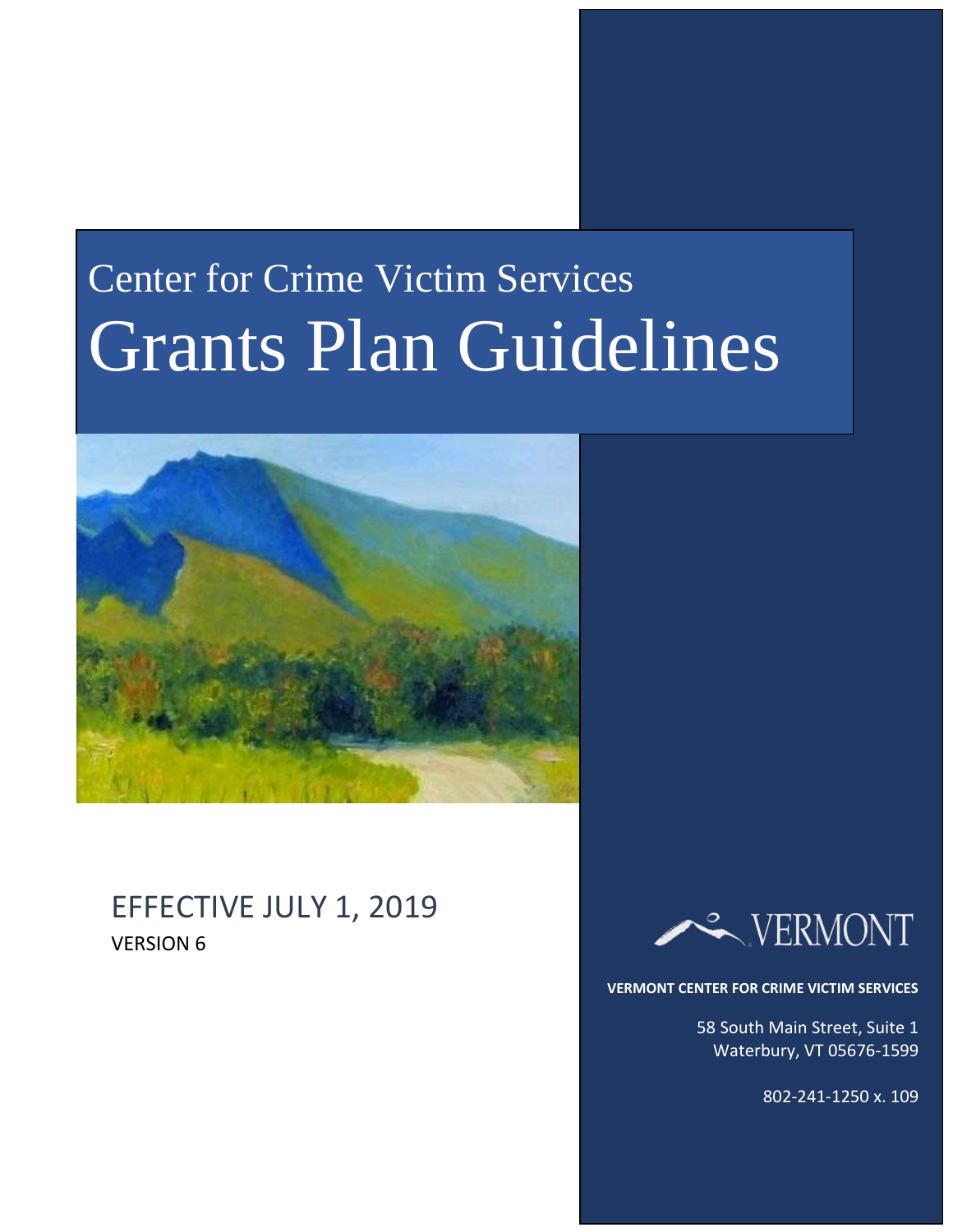# Contents

| FEDERAL FUNDING ACCOUNTABILITLY AND TRANSPARENCY ACT (FFATA)  12 |  |
|------------------------------------------------------------------|--|
|                                                                  |  |
|                                                                  |  |
|                                                                  |  |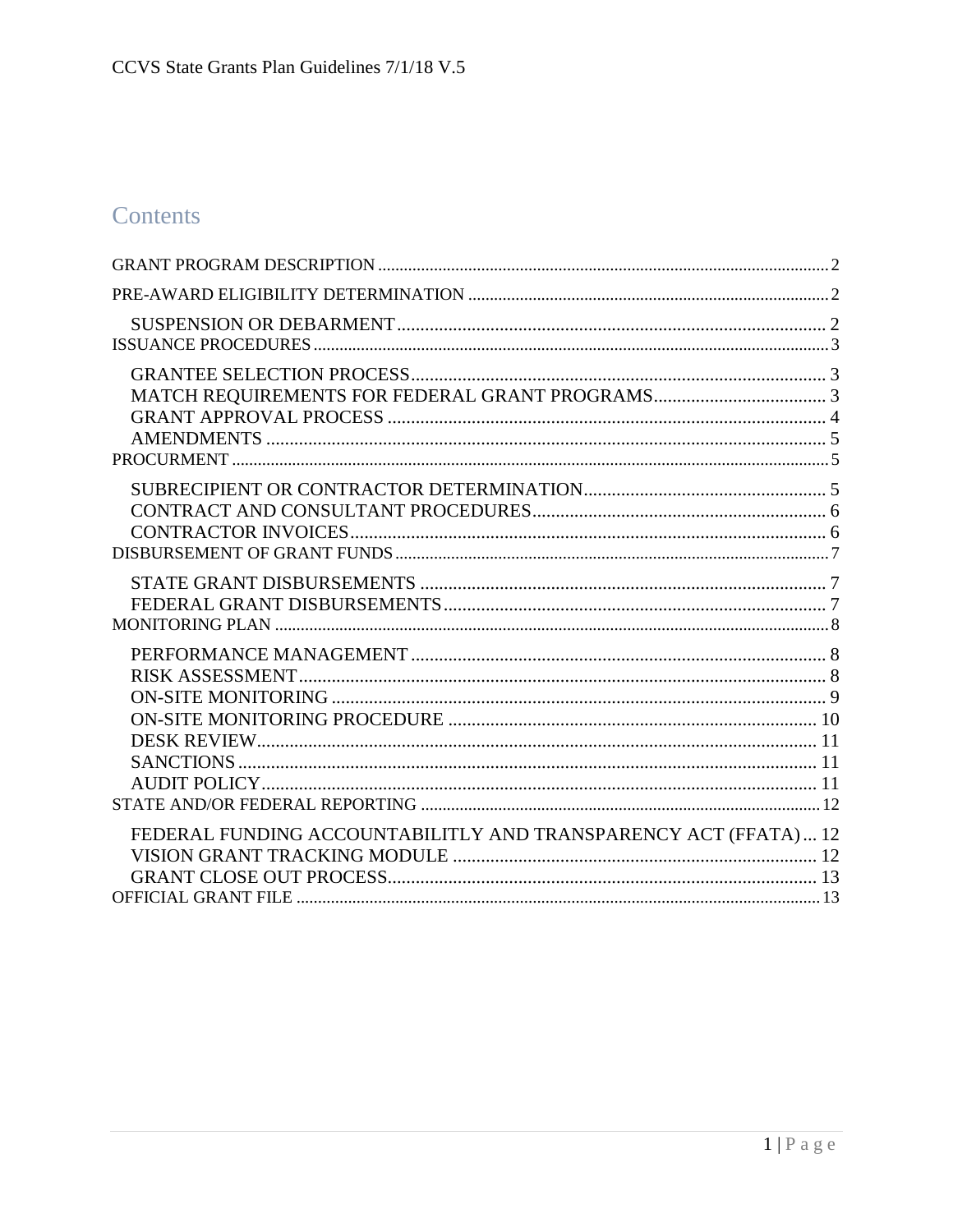## <span id="page-2-0"></span>**GRANT PROGRAM DESCRIPTION**

The Vermont Center for Crime Victim Services (CCVS) administers federal and state grant programs that are closely allied with its vision of joining with victims, survivors, and those who interact with victims and offenders to provide, sustain, and support a collaborative system of direct services across Vermont that is comprehensive, victim-centered, trauma-informed and accessible to all diverse populations, and geographic regions in the state. For Vermont legislation specifically related to the Center please see [13 V.S.A. §5361](http://law.justia.com/codes/vermont/2012/title13/chapter167/section5361)**.**

## <span id="page-2-1"></span>**PRE-AWARD ELIGIBILITY DETERMINATION**

The Center for Crime Victim Services (CCVS) will determine the eligibility for all sub-grantee grant awards, regardless of category, amount, or funding source prior to issuing awards. Prior to receiving an award, the Center for Crime Victim Services will screen sub-grantees for suspension or debarment and complete a risk assessment. Please refer to the [Monitoring Plan](#page-8-0) section of this document for more detailed descriptions regarding the risk assessment.

## <span id="page-2-2"></span>SUSPENSION OR DEBARMENT

A sub-grantee will be considered ineligible if any of the three following conditions exist:

- 1. Suspension and Debarment- Organizations that have been suspended or debarred by the Federal government. To ensure that applicants have not been suspended or debarred the CCVS financial/grant staff will check the [State of Vermont's Buildings and](http://bgs.vermont.gov/purchasing/debarment)  [General Services, Office of Purchasing and Contracting Debarment List](http://bgs.vermont.gov/purchasing/debarment) an[d the United](http://www.dol.gov/ofccp/regs/compliance/preaward/debarlst.htm)  [States Department of Labor, Office of Federal Contract Compliance Programs \(OFCCP\)](http://www.dol.gov/ofccp/regs/compliance/preaward/debarlst.htm)  [list of debarred companies.](http://www.dol.gov/ofccp/regs/compliance/preaward/debarlst.htm)
- 2. Subrecipient Annual Report:-Organizations that are currently delinquent in submission of the Subrecipient Annual Report to F & M for any of the preceding three years are ineligible to receive new awards until the delinquent status has been resolved. The CCVS financial/Grant staff will run a VISION query is monitor the status of subrecipient Annual reports.
- 3. Single Audit Report-Organizations that are currently delinquent in the submission of a Single Audit report for any of the preceding three years, until the delinquent status has been resolved. The CCVS financial/grant staff will run a VISION query is monitor the status of single audits.

ANNUAL SUBRECIPIENT REPORT TO VERMONT DEPARTMENT OF FINANCE AND MANAGEMENT

**VCCVS will run a query in VISION to verify that subrecipients have completed State of Vermont Subrecipient Annual Report. This report can be found on the State of Vermont's Department of Finance and Management's web page, (forms−→ grant recipient form) with instructions for submission. This element of pre-award eligibility is required regardless of funding source. As a condition of your federally funded grant award(s) from**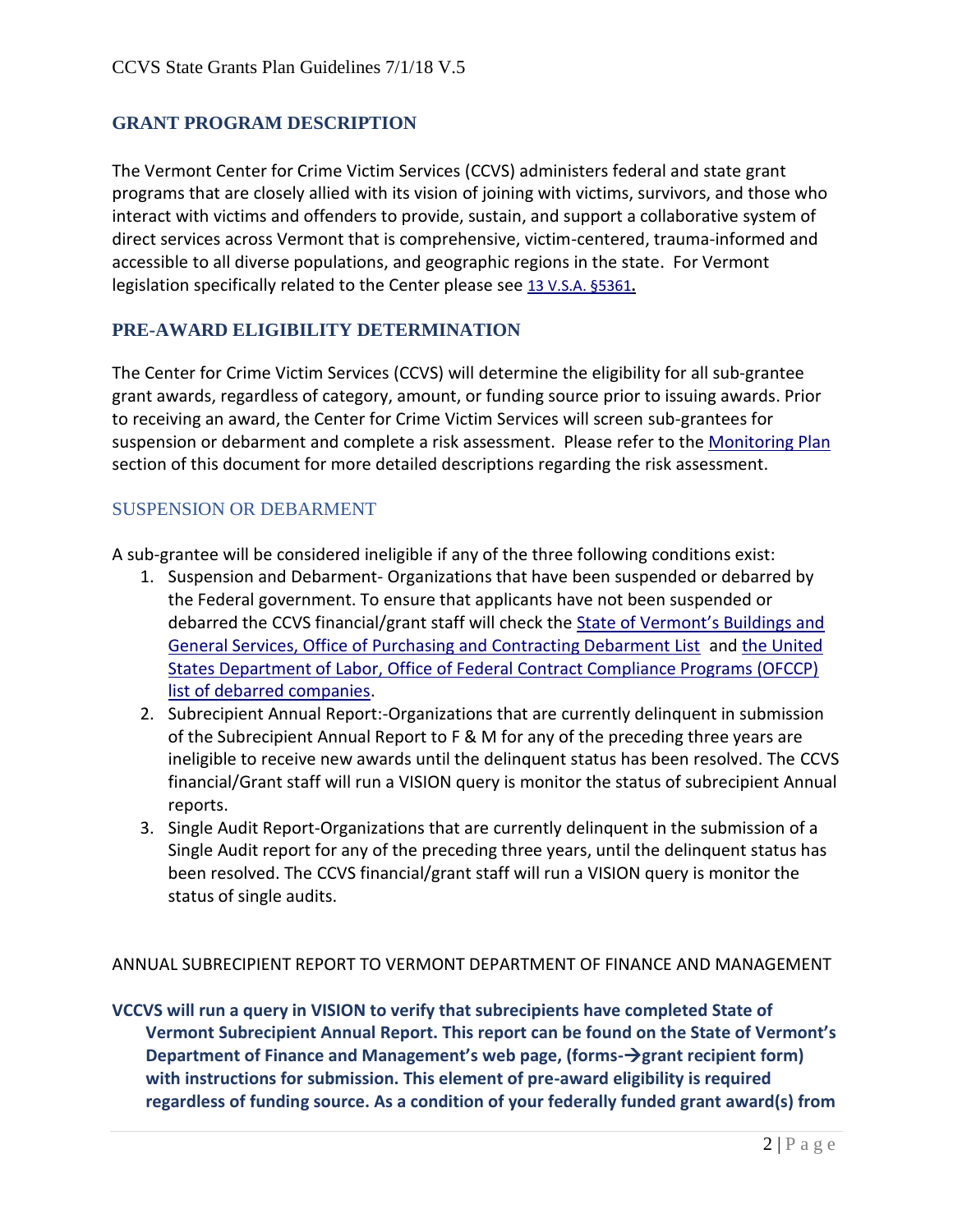<span id="page-3-0"></span>**the State of Vermont, you must complete this report in its entirety annually within fortyfive (45) days after your fiscal year end. VCCVS will not issue your grant awards unless this requirement is fulfilled.**

## **ISSUANCE PROCEDURES**

## <span id="page-3-1"></span>GRANTEE SELECTION PROCESS

- $\Box$  An application cover sheet detailing sub-grantee information, contact names, addresses, phone numbers, DUNS numbers, and Vendor Number this to ensure that information is updated yearly, and that Standard Grant Agreements contain accurate information.
- $\Box$  A budget summary including a detailed budget narrative of the intended use of the funds. When a non-federal match is required, budgets will describe whether the match is cash or in-kind.
- $\Box$  Signed civil rights assurances
- □ Insurance Certificates
- □ Organizational Budgets
- $\Box$  Organizational Conflict of interest policy (if a non-profit)
- □ Most recent audit and/or review

# <span id="page-3-2"></span>MATCH REQUIREMENTS FOR FEDERAL GRANT PROGRAMS

Certain federal grant programs require that the sub-grantee support a percentage of their project with non-federal cash or in-kind resources.

The **Victims of Crime Act (VOCA)** grant requires that sub-recipients shall contribute not less than twenty percent of the total cost of each project with non-federal funds/sources.

The formula to determine the VOCA match is Award Amount/.8-Award Amount. Thus, the match for a 10,000 VOCA grant would be calculated, \$10,000/.8-\$10,000 = \$2,500; so, the entire cost of the project would be \$12,500 (grant amount 10K + 20% match amount, \$2,500). It is important to note that the match is based on the *cost of the entire project*, not the grant amount.

US Territories (not including Puerto Rico), and American Indian and Alaskan Native tribes, and projects that operate on tribal lands are excepted from the match requirement. The source of the match must be an allowable expense under the VOCA grant program. The sources of the project match may include but are not limited to the following:

- 1. cash; i.e., the value of direct funding for a project;
- 2. volunteered professional or personal services;
- 3. materials/equipment, but the value placed on lent or donated equipment shall not exceed its fair market value;
- 4. space and facilities;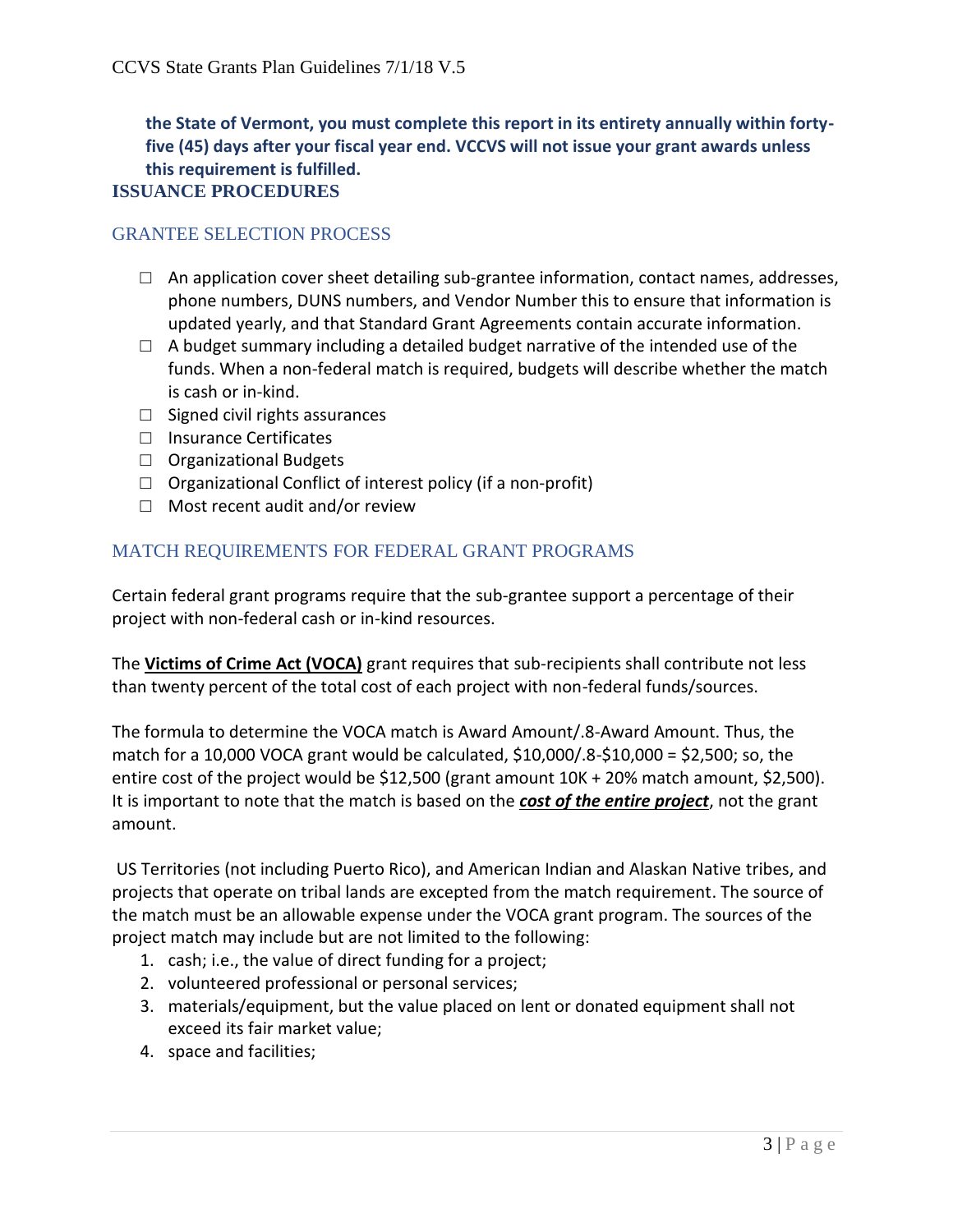- 5. non-VOCA funded victim assistance activities, including but not limited to performing direct service, coordinating, or supervising those services, training victim assistance providers, or advocating for victims;
- 6. discounts, any reduction or discount provided to the sub-recipient shall be valued as the difference between what the sub-recipient paid and what the providers nominal or fair market value is for the good or service.

The **STOP (Services, Training, Officers and Prosecution)** grant requires that the state provide a 25% non-federal match on the total award given to the state.

- 1. The match may be cash or in-kind. In-kind match may include donations of expendable equipment; office supplies; workshop or education and training materials; work space or the monetary value of time contributed by professional and technical personnel and other skilled and unskilled labor, if the services provided are an integral and necessary part of a funded project.
- 2. Tribes and victim service providers are exempt from the match requirement.

The formula to determine the STOP match is Award Amount/.75-Award Amount. Thus, the match for a 10,000 STOP grant would be calculated, \$10,000/.75-\$10,000 = \$2,500; so, the entire cost of the project would be \$13,333.33 (grant amount 10K + 25% match amount, \$3,333.33). It is important to note that the match is based on the *cost of the entire project*, not the grant amount.

The Family Violence Prevention and Services Program (FVPSA) grants are for increasing public awareness about and preventing family violence, domestic violence, and dating violence; and for providing immediate shelter and supportive services for victims of those crimes, as well as technical assistance for the professionals who serve. The FVPSA grant program, requires that the sub-grantee provide at least 20% of the project costs. The formula to determine the match amount for FVPSA is Award Amount/.8-Award Amount. The match can be cash or in-kind, and needs to be an allowable expense under the FVPSA regulations.

The Sexual Assault Services Program (SASP) Formula Grant Program supports rape crisis centers and other nonprofit, nongovernmental organizations or tribal programs that provide services, direct intervention, and related assistance to victims of sexual assault. There is no match required for SASP sub-grantees.

## <span id="page-4-0"></span>GRANT APPROVAL PROCESS

For non-competitive state grant programs or federal formula grants, whose purposes have been mandated by the Vermont legislature or the United States Congress, some sub recipient awards are determined using fully researched formulaic percentages that are related to square miles in the service area; the number of towns in the service area; the number of counties in the service area; population of the service area (using census data) and services provided.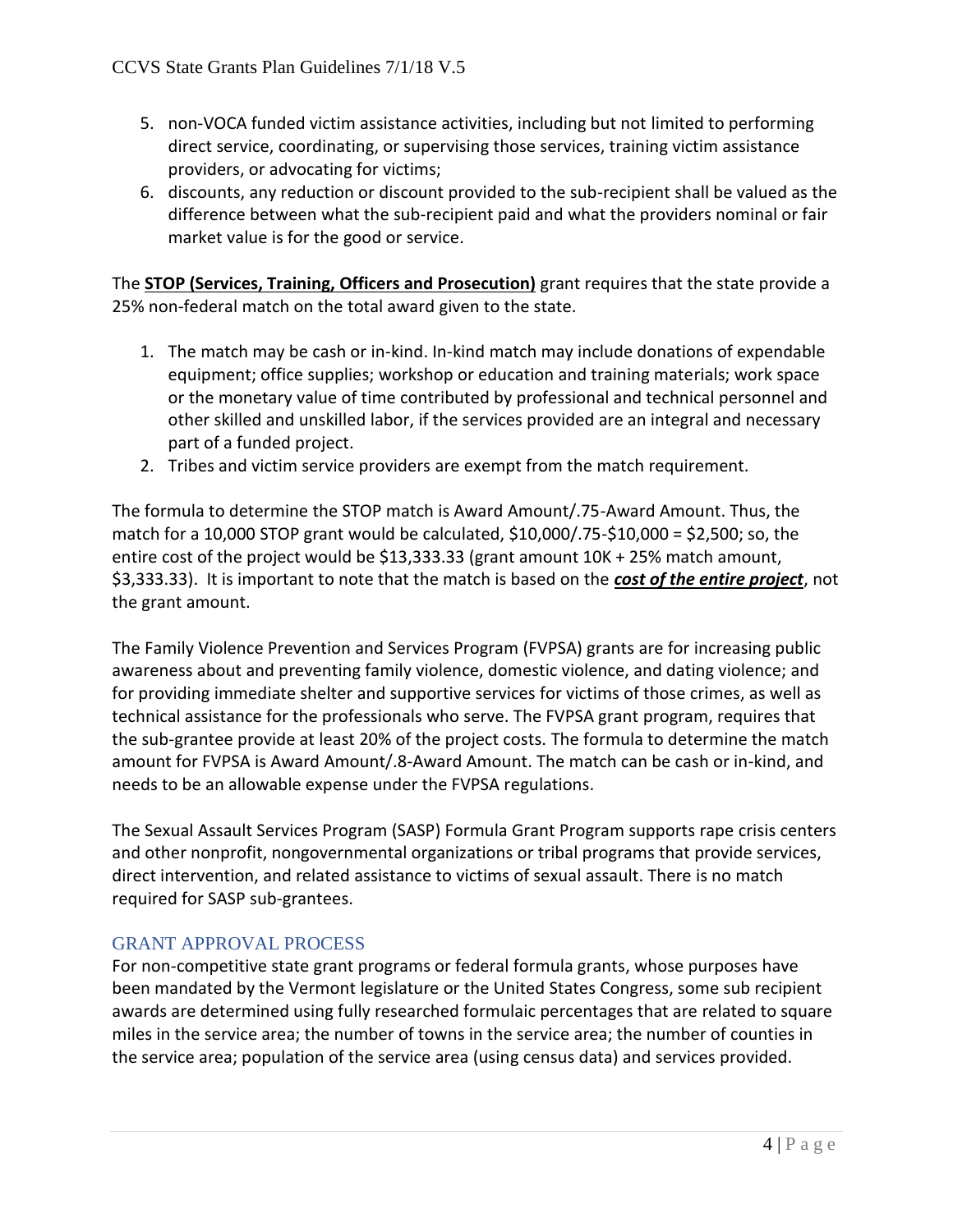For competitive grant solicitations, the Vermont Center for Crime Victim Services will issue Request for Proposals (RFPs). The RFPs will provide guidance to applicants, outline the criteria and process from which the proposals will be evaluated and the contractual terms that will govern the relationship between the State of Vermont and the award recipients.

Once a completed application package is submitted from the sub-grantee the risk assessment will be completed to determine if the sub-grantee is high risk or not. The budgets will be reviewed for accuracy and that expenditures are within the guidelines of the state and federal requirements. The application is review by the CCVS finance/grants staff for approval. Once approved the Standard Grant Agreement will be issued and signed by the Executive Director and sent to the sub-grantee via email.

*A copy of the current CCVS Standard Grant agreement was provided for reference upon submission of this grant plan.*

## <span id="page-5-0"></span>AMENDMENTS

No changes, modification, or amendments in terms and condition of Grant Agreements shall be effective unless reduced to writing, numbered and signed by the duly authorized representative of the State and Subrecipient.

Amendments are required to a *grant* when:

- 1. There is *any significant* change in program objectives; or
- 2. There is *any* increase or decrease in the total amount of the grant
- Amendments are required to a grant's *budget only* when:
	- 1. An increase in a line item of the grant budget exceeds 10% of the line, and there is not a change in the amount of the overall grant.

After an amendment is deemed necessary the following approval process takes place; For amended *grants and budgets*:

1. CCVS finance/grants staff will review for approval the revised budget and budget narrative as submitted by the sub-grantee.

For amended *grants*:

1. An amended grant agreement documenting Part I identifying that the original award has been amended will be issued and sent to the sub-grantee.

The amended grant will be entered into the Grants Tracking Module of VISION for tracking.

## <span id="page-5-1"></span>**PROCURMENT**

## <span id="page-5-2"></span>SUBRECIPIENT OR CONTRACTOR DETERMINATION

The Center for Crime Victim Services (CCVS will use the [Association of Government Accountants](https://www.agacgfm.org/AGA/ToolsResources/Documents/subcontractor_checklist_v6_FINAL_08-19-15_fillable.pdf)  (AGA) [recipient checklist](https://www.agacgfm.org/AGA/ToolsResources/Documents/subcontractor_checklist_v6_FINAL_08-19-15_fillable.pdf) to determine if the entity receiving funds has a contractor or subrecipient relationship. The AGA checklist is used to help a recipient of federal funds make a judgment as to whether each agreement it makes, for the disbursement of federal programs funds, cast the entity receiving the funds in the role of subrecipient or contractor. The checklist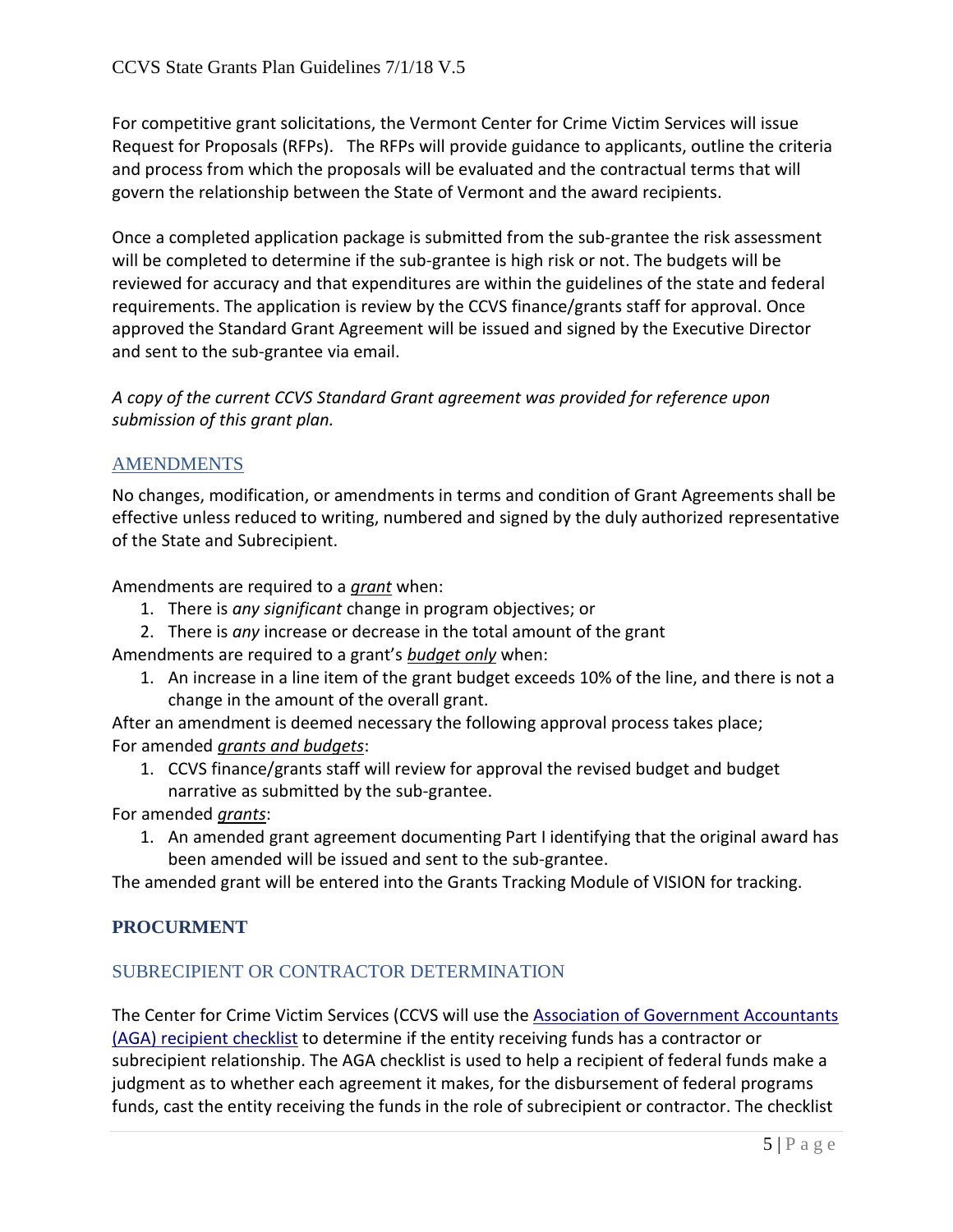is intended for use by all non-federal entities based on 2 CFR Chapter I, Chapter II, part 200 et al. Uniform Administrative Requirements, Cost Principles and Audit Requirements for Federal Awards, Uniform Guidance, issued by the U. S. Office of Management and Budget (OMB) on December 26, 2013, and effective for non-federal entities on December 26, 2014.

The CCVS finance/grants staff will use the AGA checklist to decide whether relationship is that of a Subrecipient or Contractor.

# <span id="page-6-0"></span>CONTRACT AND CONSULTANT PROCEDURES

All procurement contracts will follow the procedures set forth in the State of Vermont Agency of Administration's [Bulletin No. 3.5 Procurement and Contracting Procedures.](http://aoa.vermont.gov/sites/aoa/files/Bulletins/3point5/Bulletin_3.5_FINAL_03-29-18.pdf) This bulletin provides guidelines for conducting procurements and contracting and establishes minimum benchmarks and protocols to ensure the solicitation and awarding of contracts for services are completed with sufficient competition. The State process is designed to: ensure fair and open competition; guard against favoritism, improvidence, extravagance, fraud and corruption; ensure the results meet Agency needs; provide for checks and balances and oversee Agency procurement activities; and protect the interest of the State and its taxpayers.

All Center for Crime Victim contracts shall include payment provisions shall ensure that rates do not exceed the maximum allowable federal rate per diem or hour. Compensation for individual consultant services procured under a CCVS grant award must be reasonable and allocable in accordance with 2 C.F.R. Part 200 Subpart E, Cost Principles and consistent with rates paid for similar services in the marketplace.

Unless otherwise approved by the applicable federal or state agency, consultant rates will be based on the salary a consultant receives from his or her primary employer or documentation of previous instances when a similar rate has been charged by or paid to the consultant/contractor, as applicable, up to \$650 per day or \$81.25 per hour. The consultant/contractor must provide justification for any consultant rate more than \$650 per day or \$81.25 per hour and receive approval by the applicable state or federal agency before entering into a contract.

Consultant and contractor daily rates do not include travel or subsistence costs, but may include preparation, evaluation and travel time.

## <span id="page-6-1"></span>CONTRACTOR INVOICES

All consultant invoices must be supported by time and activity reports. This should include a a detailed explanation or worklog containing the dates and hours worked, the tasks performed on these dates, and the deliverables provided.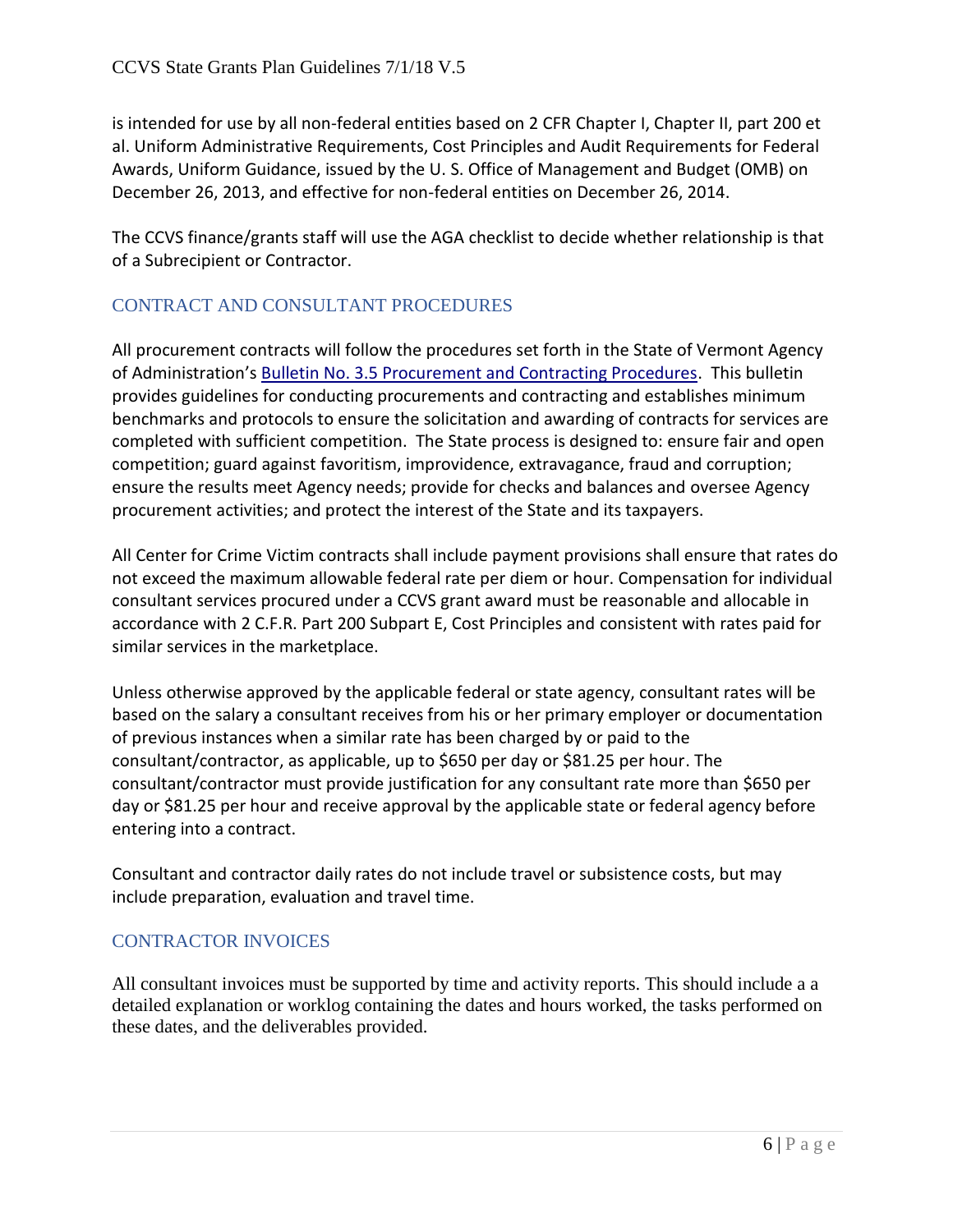# <span id="page-7-0"></span>**DISBURSEMENT OF GRANT FUNDS**

Financial Status Reports are required from all sub-grantees for all grants at least quarterly depending on the grant program. Financial Reports should be submitted to [financial.reports@ccvs.vermont.gov.](mailto:financial.reports@ccvs.vermont.gov) The financial reports and instructions can be found on the CCVS webpage http://www.ccvs.vermont.gov/ in the Resource Directory. The financial reports are due 15 days after the end of each quarter. Any state funds not spent by June  $30<sup>th</sup>$  shall revert back to the Center.

Grant payments are made through the VISION Accounts Payable module subject to procedures established by the Vermont Department of Finance and Management. The invoice number on the VISION voucher must contain the grant award number which must match the grant number as entered in the Grants Tracking module. The financial status report from the grantee will be retained in the granting agency's files in accordance VISION Procedure No. 2-VISION Records Retention Procedure. Payments may only be made to the official grantee for the award. Therefore, if a grant agreement is made to an organization utilizing a fiscal agent, payment may only be made to the party designated as the official grantee.

If the grant award is a Federal sub award, the Federal share of the payment must also use a Class Code of **00001** to identify it as a sub recipient payment. When an award is funded with a combination of state and federal funds, The Class Code is only required to be used for the Federal share of the payment, though it is permissible to use it for all payment rows. If a federal grant has been identified as a contractual relationship, do not use the Class Code.

#### <span id="page-7-1"></span>STATE GRANT DISBURSEMENTS

State grant programs are awarded to sub-grantees on the state fiscal year July 1- June 30<sup>th</sup>. Once a signed Standard Grant Agreement and all required documentation is filed with CCVS, the sub-grantees may request an advance of funds up to 50% of their total grant to meet immediate cash requirements after July  $1<sup>st</sup>$  in accordance with State of Vermont Bulletin No. 5 [Policy for Grant Issuance and Monitoring as of December 26, 2014.](http://aoa.vermont.gov/sites/aoa/files/Bulletins/Bulletin_5_eff12-26-14.pdf) Quarterly financial status reports will be filed detailing the amounts spent and funds left on-hand. Sub-grantees may request up to 25% of the total grant award or the actual expenditures each quarter. The CCVS financial/grants staff will review and check expenditures against the approved budget.

## <span id="page-7-2"></span>FEDERAL GRANT DISBURSEMENTS

#### **Federal FVPSA**

FVPSA awards to sub-grantees follow the fiscal year July 1- June 30<sup>th</sup>. Once a signed Standard Grant Agreement and all required documentation is filed with CCVS, the sub-grantee may request an advance of funds up to 25% of their total grant to meet an immediate cash requirement after July 1, in accordance with [Part 75 Uniform Administrative Requirements,](http://www.ecfr.gov/cgi-bin/text-idx?node=pt45.1.75)  [Cost Principles, and Audit Requirements for HHS Awards Title 45: Public Welfare](http://www.ecfr.gov/cgi-bin/text-idx?node=pt45.1.75) Quarterly financial status reports will be filed detailing the amounts spent and funds left on-hand. Subgrantees may request up to 25% of the total grant award or the actual expenditures each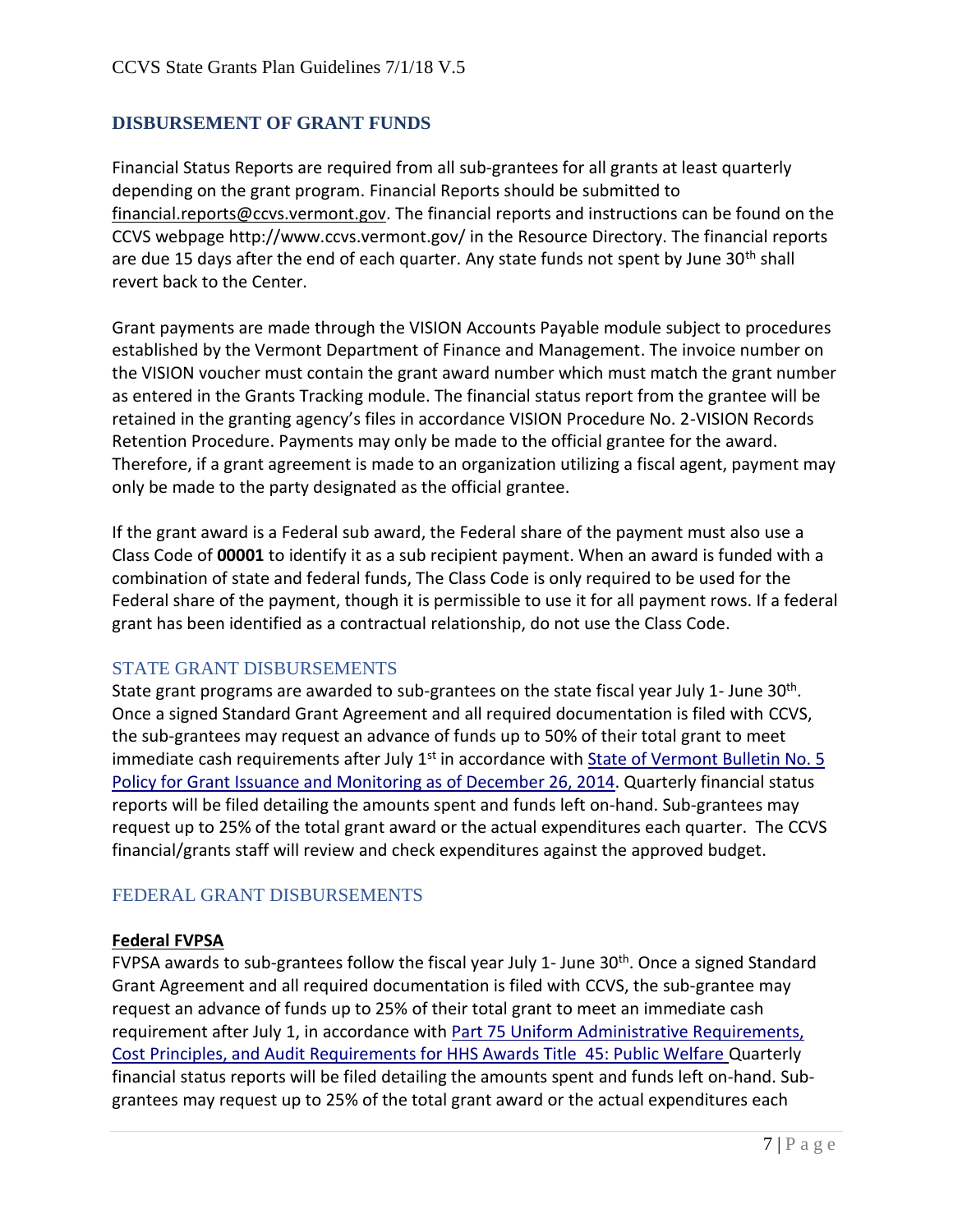quarter. The CCVS financial/grants staff will review and check expenditures against the approved budget.

**Federal grant awards** to sub-grantees typically follow the fiscal year July 1-June 30<sup>th</sup>. Once a signed Standard Grant Agreement and all required documentation is filed with CCVS, subgrantees are required to file quarter financial reports. Federal grants are disbursed on a reimbursement only method. Federal grants are administered in accordance with [Title 2:](http://www.ecfr.gov/cgi-bin/text-idx?SID=6b9496db74cd9a873dce17bf3f1c9ea9&mc=true&node=pt2.1.200&rgn=div5)  [Grants and Agreements Part 200 Uniform Administrative Requirements, Cost Principles, and](http://www.ecfr.gov/cgi-bin/text-idx?SID=6b9496db74cd9a873dce17bf3f1c9ea9&mc=true&node=pt2.1.200&rgn=div5)  [Audit Requirements for Federal Awards.](http://www.ecfr.gov/cgi-bin/text-idx?SID=6b9496db74cd9a873dce17bf3f1c9ea9&mc=true&node=pt2.1.200&rgn=div5) Sub-grantees will only be reimbursed for actual expenditures reported each quarter. The CCVS financial/grants staff will review and check expenditures against the approved budget.

Federal grant programs are awarded and disbursed pursuant to federal regulations and guidelines. In the event the Center enters into a grant agreement (contract) for services rendered, using any federal funds, the Center will first check the excluded parties list located at <https://www.sam.gov/portal/public/SAM/> to verify if a vendor or contractor has been suspended or barred. The Center will not enter into a grant agreement (contract) with anyone appearing on that list.

*A copy of the current CCVS Sub-grantee Financial Report and request for advance for funds form was provided for reference upon submission of this grant plan.*

# <span id="page-8-0"></span>**MONITORING PLAN**

# <span id="page-8-1"></span>PERFORMANCE MANAGEMENT

All grants, whenever practicable, regardless of funding source, should include performance goals, measures and monitoring. All performance related requirements, including reporting requirements, must be specified in the written grant agreement. If payment is linked to performance measures, this must be specified in the Payment Provisions.

Programmatic Reports and statistical data are required from all sub-grantees for all grants quarterly or biennially depending on the grant program. These will be submitted to the Grants Manager with the due dates indicated on the award documents.

## <span id="page-8-2"></span>RISK ASSESSMENT

A risk assessment will be completed for each sub-grantee, by the CCVS finance/grants staff based on the total grant awards. The current list of grant awards and totals will be attached to the risk assessment and kept in an electronic file per sub-grantee per fiscal year. If a subgrantee is high-risk, and it is in the best interest to grant the award to the sub-grantee, a written justification must be included in the official grant file and must be approved by the Appointing Authority. The award must be issued on a reimbursement only basis and additional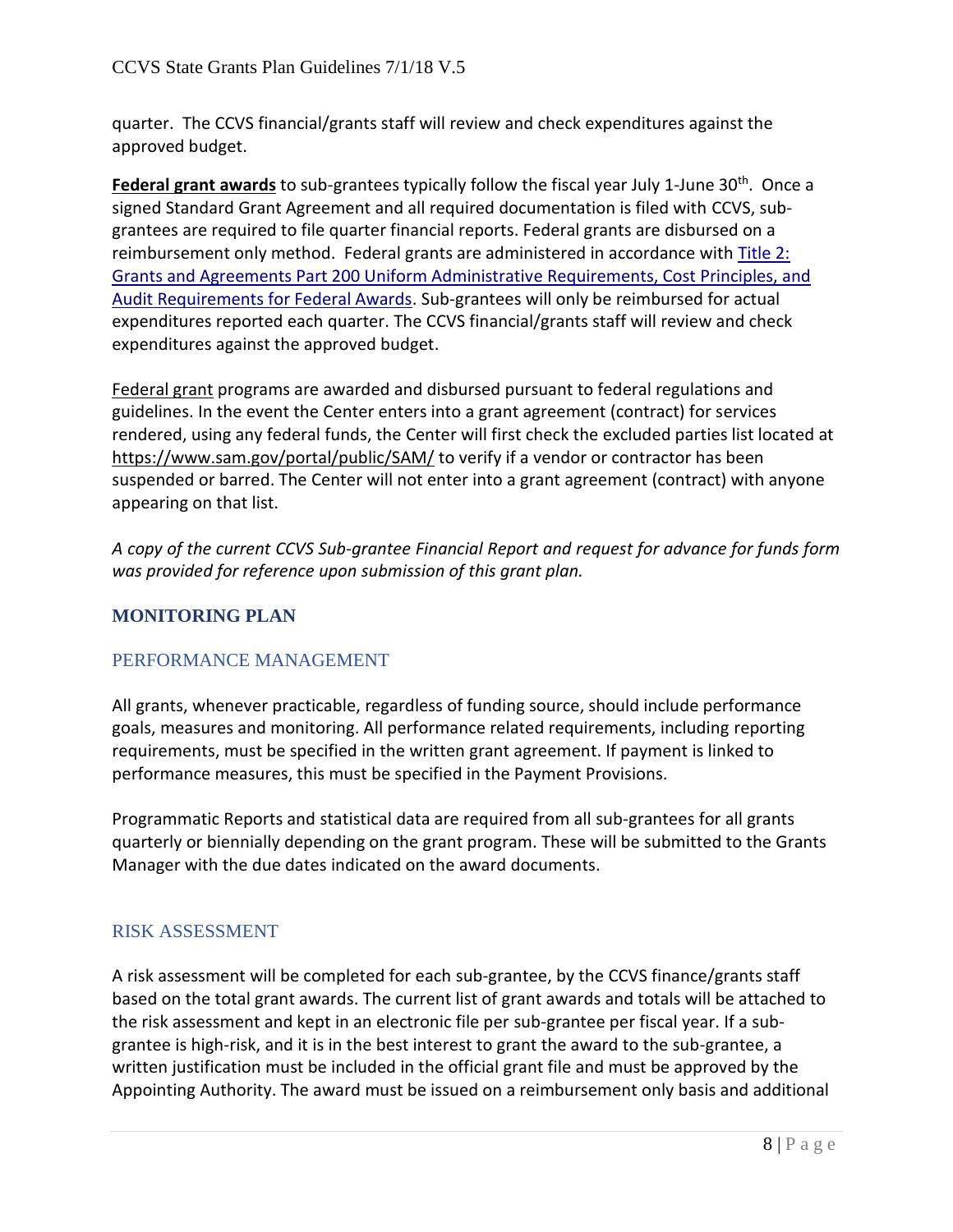monitoring requirements may include frequent programmatic review, additional review of quarterly financial reports, sites visits, etc. When a grant award includes special conditions or additional requirements, these must be clearly specified in the grant award document.

Risk Assessment considerations shall include the following:

- 1. Compliance with terms and conditions of prior grant awards
- 2. Total amount and/or complexity of the award
- 3. Financial stability and accounting system of the organization
- 4. Recent incidences of fraud, embezzlement, or mismanagement
- 5. The results of prior audits, including single audits, when applicable
- 6. Prior experience with similar awards
- 7. Current staffing levels, staff turnover and qualifications
- 8. Method of tracking hours charged to grant
- 9. Other issues that may indicate high risk of non-compliance

It is the Center's policy that sub-grantees do not have family members of agency staff serving on the board of directors. Nor should the agency employ other family members of agency staff. Funding from the Center is contingent upon compliance with this policy.

*A copy of the current CCVS risk assessment form was provided for reference upon submission of this grant plan.*

## CIVIL RIGHTS COMPLIANCE

All VCCVS grant recipients are subject to prohibitions against unlawful discrimination. Each year, VCCVS grantees are required to comply with all the state and federal civil rights statutes that are described in the VCCVS Civil Rights Assurances document. The duly authorized agent of the subgrantee organization must sign this document which indicates agreement with compliance of the statutes therein. Receipt of funding is contingent on the subgrantees compliance of this condition. Furthermore, subgrantees are required to appoint an appropriate staff person to either view all the online training videos at the Office for Civil Rights website, or to attend the annual civil rights training offered by the Vermont Center for Crime Victim Services.

#### <span id="page-9-0"></span>ON-SITE MONITORING

Pursuant to § 94.106 Monitoring Requirements of the 7/2016 VOCA (Victims of Crime Act) Rules and Regulations CCVS shall determine the frequency of sub-grantee site visits based on sub-grantees risk assessment. Risk assessments will be conducted annually on all sub-grantees. Sub-grantees determined to be high risk will receive on-site monitoring once every two years. Sub-grantees with low or moderate risk will receive on-site monitoring at least once every four years. Sub-grantees may be required to send CCVS back up documentation for grant related expenses as part of periodic desk reviews. CCVS performs routine monitoring, to learn more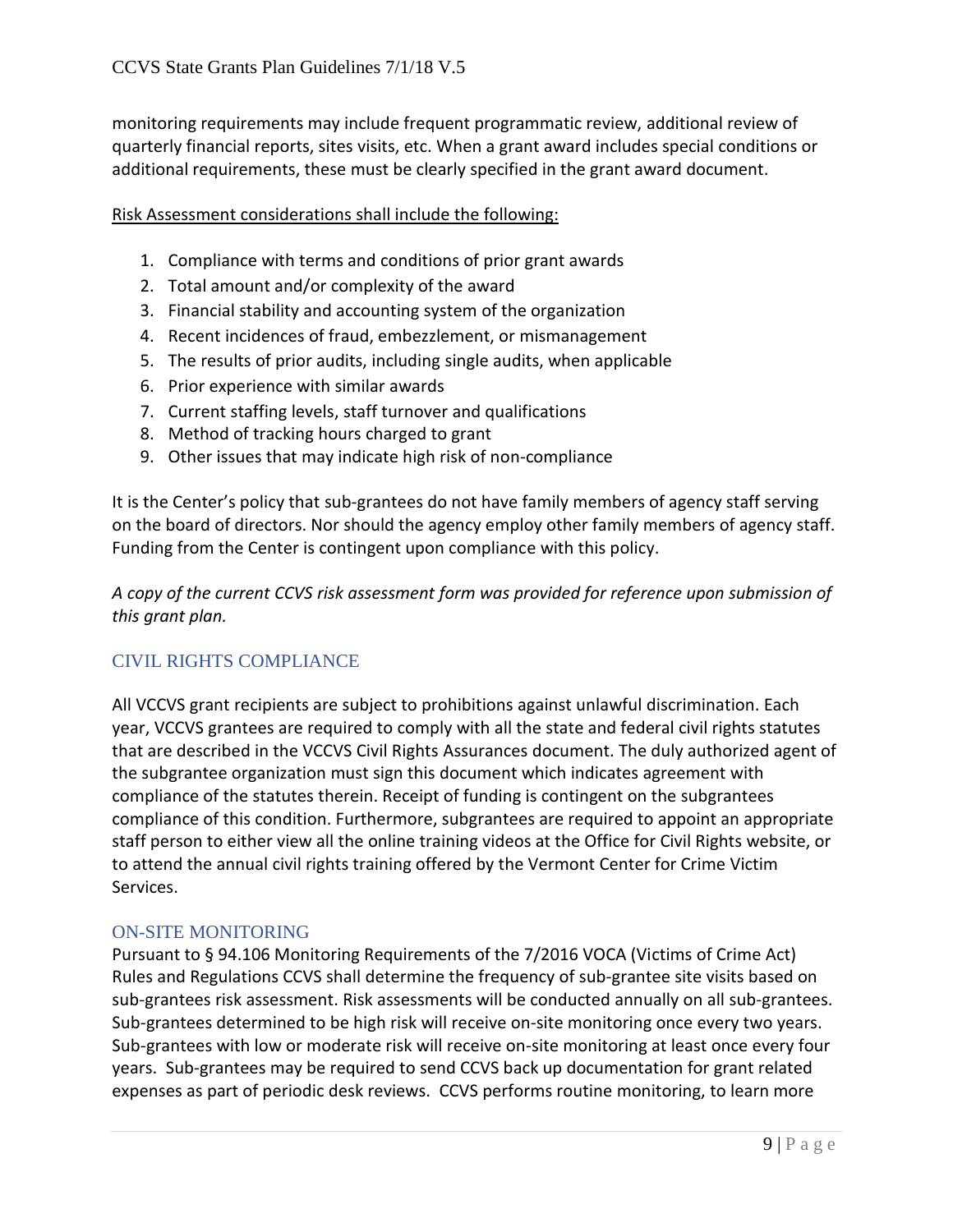about program facilities services, and financial practices and to provide technical assistance. Our goal is a monitoring process that embraces open communications, mutual respect, problem-solving and diversity to ultimately support strong effective programs, in addition to compliance with federal and state requirements.

#### <span id="page-10-0"></span>ON-SITE MONITORING PROCEDURE

- Pre-Site Visit letter will be sent to the sub-grantee to schedule a site visit, the letter will include a list of the grants to be reviewed, what the visit will include, who should be present for the site visit, etc.
- Pre-Site Visit Checklist will be sent to the sub-grantee, the checklist outlines materials and/or documents that should be submitted either electronically or by mail to CCVS two weeks prior to the site visit date. The Pre-Site Visit checklist also includes documentation/materials that should be available to CCVS staff during the site visit.
- The CCVS Site Visit Checklist will be sent to the sub-grantee. The CCVS Site Visit Checklist should be completed by the Executive Director, Board Chair and staff members as necessary in order to complete the checklist. Once completed the Executive Director and Board Chair are required to acknowledge and sign the checklist and return to CCVS at least two weeks prior to the site visit date by either a PDF format or by mail.
- During the site visit the CCVS staff will review the CCVS Site Visit Checklist that was completed by the sub-grantee and verify programmatic, financial and grant requirements.
- A Post-Site Visit Letter will be sent to the sub-grantee upon completion of a site visit either indicating that no issues were identified during the site visit and no further action is required by the sub-grantee or if a site visit indicates that issues were identified during the site visit the sub-grantee must respond with a plan to resolve the identified issues.
- Issues of Resolution: Issues identified by the Grantor (CCVS) need to be resolved by the sub-grantee and require both acknowledgement and resolution action in writing by the sub-grantee.
- CCVS will keep on file the Pre-Site Visit Letter, CCVS Site Visit checklist, Post Site Visit letter, Issues of Resolution and all materials provided by the sub-grantee.

A site visit may also be scheduled with any sub-grantee for any of the following reasons:

- Significant staff turnover
- If we receive complaints
- Reports are inadequate or consistently late
- Relevant Audit Findings or non-compliance with audit policy

The Purpose of all site visits is as follows:

- Meet with Director, Board Members and staff to talk about the program's services.
- Meet with Board members about their role and the role of the board with the program.
- Review budget and accounting procedures, including match requirements and staff time sheets when applicable.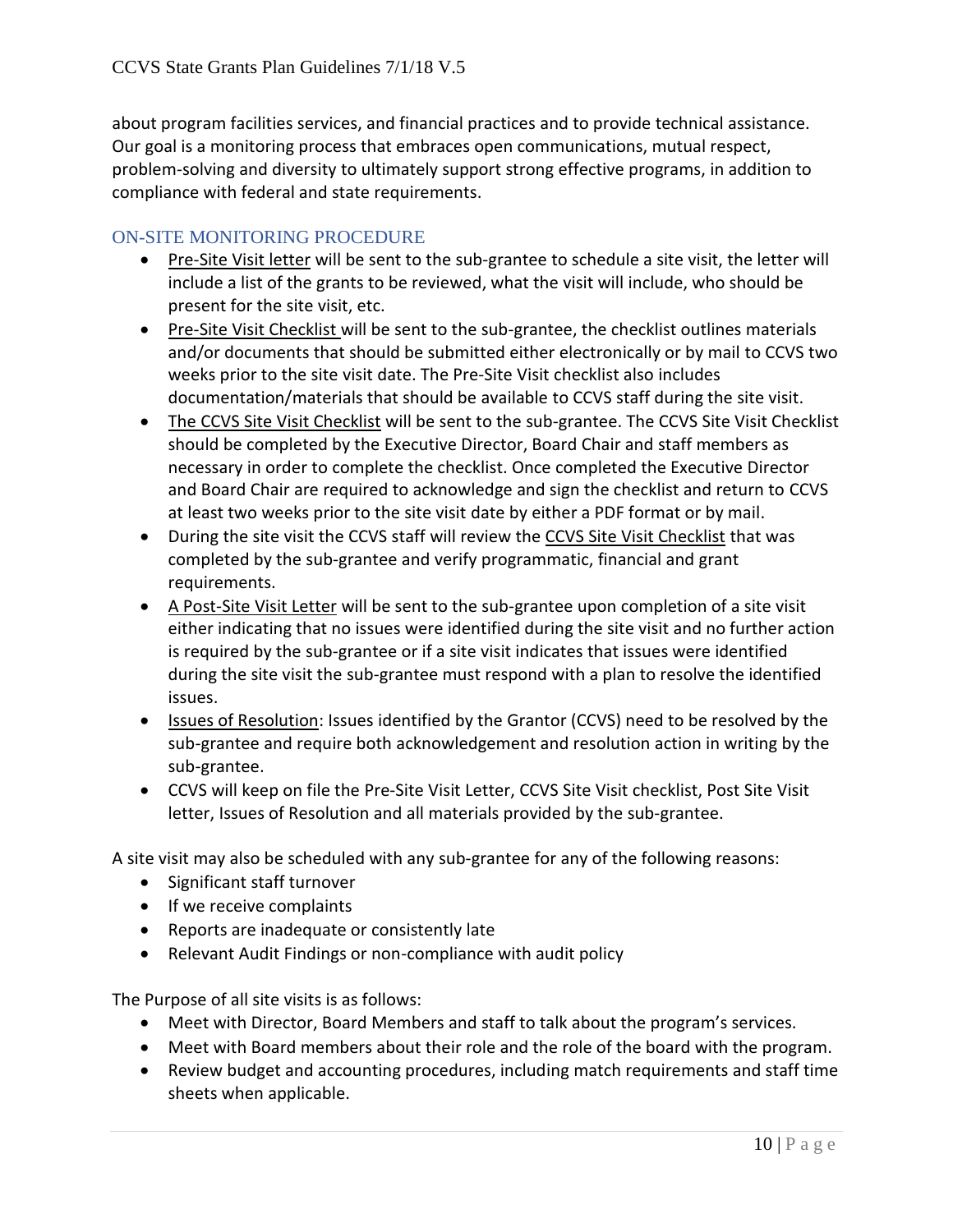- Review Programmatic policies and procedures
- Answer any questions about the CCVS and the grant programs etc.

#### CCVS

*A copy of the current CCVS site visit letter and checklists were provided for reference upon submission of this grant plan.*

#### <span id="page-11-0"></span>DESK REVIEW

CCVS requires all sub-grantees to complete a quarterly financial report for each grant award. The financial report includes the actual amount of grant funds received and grant funds expended during that quarter and Year to Date (YTD) information. CCVS financial manager reviews the expenditures reported to the actual approved budget for each category per grant. CCVS may at any time request from the sub-grantee back up documentation to verify expenditures reported during any quarter or YTD.

#### <span id="page-11-1"></span>**SANCTIONS**

When CCVS determines that a sub-grantee is out of compliance with State or Federal law, rule or regulation; is out of compliance with the terms and conditions of the grant agreement, performance requirements or auditing requirements; is suspected of fraud or misuse of funds; or fails to take corrective actions on audit findings, etc. The following sanctions may be implemented:

- Delaying payments or issuing partial payments
- Making payments on a reimbursement basis only
- Placing additional reporting requirements on the award
- Disallowing costs and/or offsetting or requesting repayment if funds have been advanced
- Conducting or arranging for and independent audit and/or site visit
- Cancellation of the award
- Classifying the sub-grantee as "high-risk" and withholding future funds

CCVS may consult with the Commissioner of Finance and Management and/or the Office of the Vermont Attorney General before imposing more severe sanctions and must consult with the commissioner before imposing sanctions for awards that are identified in statute or otherwise directed by the General Assembly or pass through entitlement grants.

## <span id="page-11-2"></span>AUDIT POLICY

CCVS will verify that every sub recipient with Federal award expenditures meet the single audit thresholds of OMB Circular A-133 (for fiscal years beginning before December 26, 2014 or Uniform Guidance Subpart F (for fiscal years beginning on December 26, 2014 or after is audited accordingly).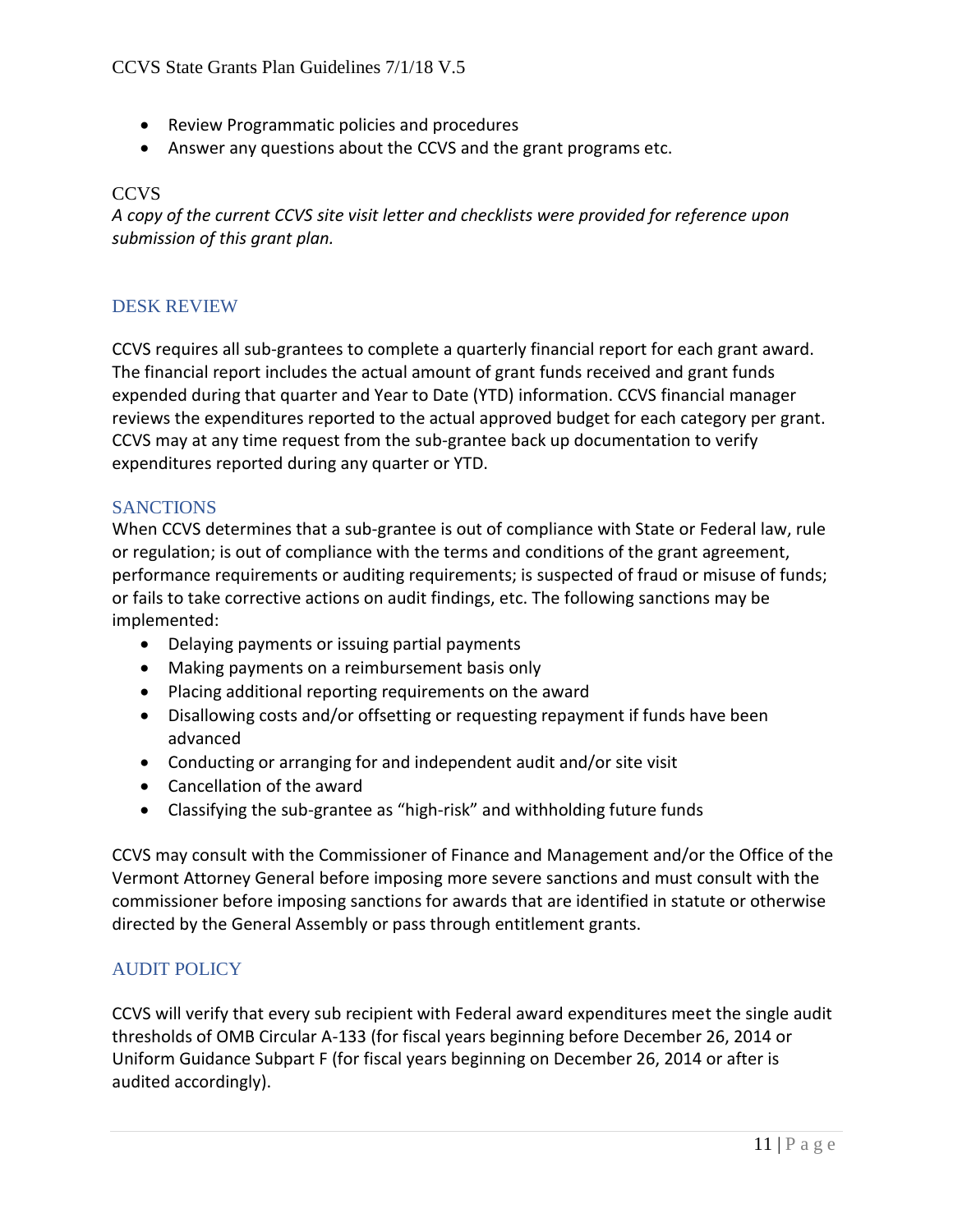Non-Federal entities that expend \$750,000 or more in Federal awards must have a single or program-specific audit conducted in accordance with Uniform Guidance, Subpart F (2 CFR Chapter II, Subpart F). A non-Federal entity may elect to have a program-specific audit if they expend Federal awards under only one Federal program (excluding R&D) and the Federal program's statutes, regulations, or the terms and conditions of the Federal award do not require a financial statement audit. It is the responsibility of pass-through entities to verify that their subrecipients who meet these thresholds have an audit conducted in accordance with the appropriate Federal regulations.

Even when an audit might not be required for your program/s, CCVS still encourages subgrantees to consider the potential benefits of conducting one. Ultimately, audits help build financial transparency, and are a way to build an organization's reputation for integrity which may assist fundraising efforts. If an organization's board governance, or policies and procedures require an independent audit when CCVS policy does not, the requirement to do an audit per the organization's rules prevail.

The CCVS financial/grants staff will review the audit, if accepted the information about the single audit will be entered into the Grants Tracking module in VISION

Information includes, but is not limited to:

- 1. When the audit was received by the primary pass-through entity
- 2. When the audit was reviewed by the primary pass-through entity
- 3. Whether or not there were any findings
- 4. Whether or not a Corrective Action Plan was requested and received
- 5. When the audit was accepted (finalized) by the primary pass-through entity
- 6. If/when a management decision letter was sent
- 7. Adding comments pertaining to the audit review

# <span id="page-12-0"></span>**STATE AND/OR FEDERAL REPORTING**

## <span id="page-12-1"></span>FEDERAL FUNDING ACCOUNTABILITLY AND TRANSPARENCY ACT (FFATA)

In accordance with Finance and Management Policy No. 8, and in addition to the requirements specified from the Uniform Guidance, pass-through entities are responsible for complying with all requirements of the Federal Funding Accountability and Transparency Act (FFATA). Requirements include granting to organizations with a valid DUNS number, and reporting sub awards of \$25,000.00 or greater in the FFATA sub award reporting System. (FSRS).

## <span id="page-12-2"></span>VISION GRANT TRACKING MODULE

After a grant agreement has been fully executed, the granting agency should deliver a copy of the entire agreement, as executed, to the grantee. All grants must be entered in the VISION Grant Tracking module within 10 days after grant execution. Entry in VISION should be in accordance with procedures and requirements as set forth by F&M.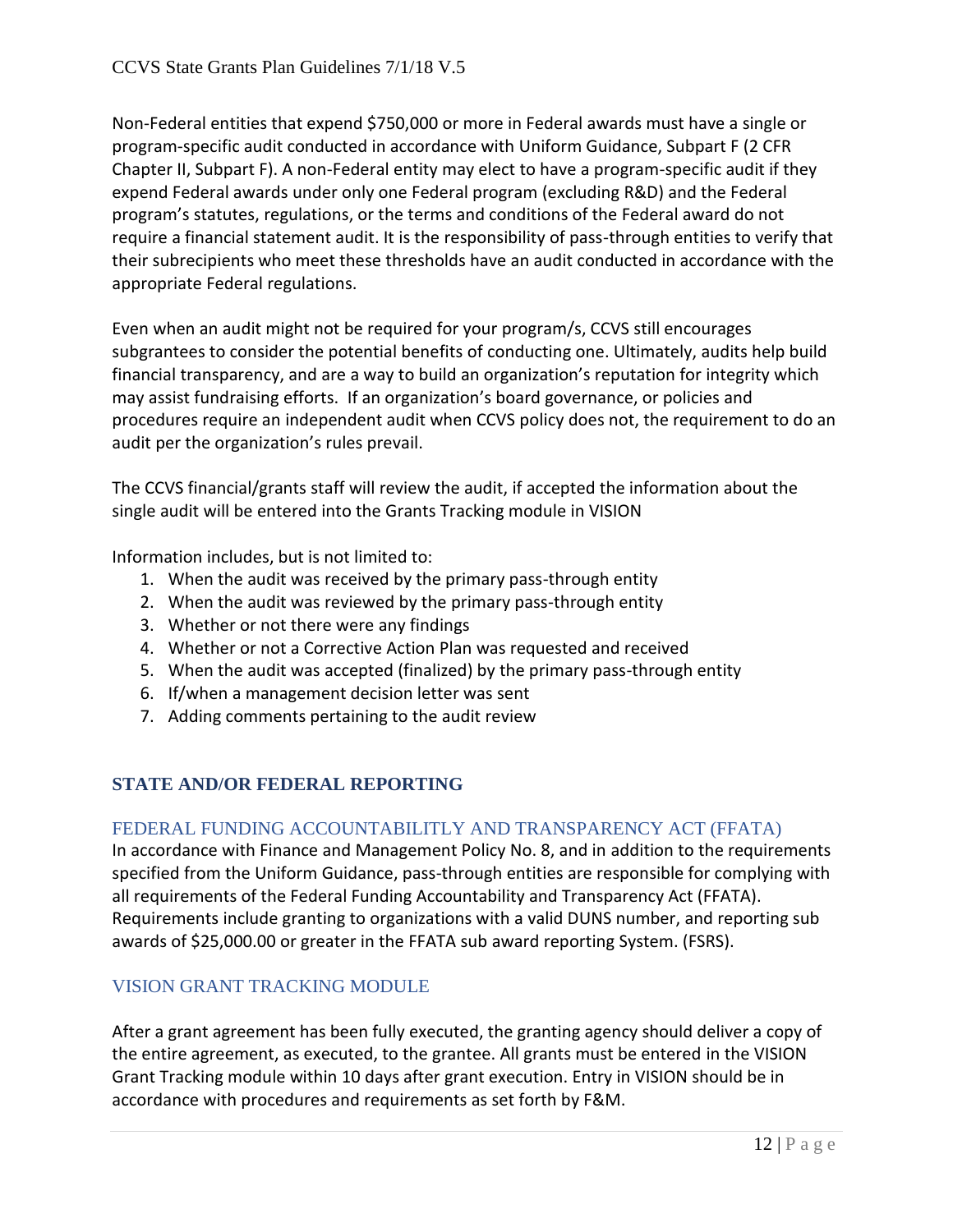#### <span id="page-13-0"></span>GRANT CLOSE OUT PROCESS

The final financial status report for SFY quarter ending June 30<sup>th</sup> is due by July 15<sup>th</sup>.

State Funds not spent by June 30<sup>th</sup> revert to CCVS. The CCVS financial/grants staff will review and check expenditures against the approved budget.

Federal Grant closeout procedures via GMS closeout section with 5 closeout components that need to be completed as follows:

- 1. Final progress report
- 2. Final Federal Financial Report (FFR)
- 3. Special Conditions
- 4. Financial Reconciliation
- 5. Programmatic Requirements Certifications

Three is exactly 90 days from when the grant ends to complete the closeout process. On day 91, GMS will automatically generate and administrative closeout and any remaining funds will be frozen.

#### <span id="page-13-1"></span>**OFFICIAL GRANT FILE**

CCVS will maintain an up-to-date grant file with award-related documents on file as public record in accordance with the records retention policy established by the Vermont State Archives and Records Administration, GRS-1000.1110: Grants Management Records. If the records pertain to a Federal sub award, and Federal regulations require a longer retention period, the Federal regulations will supersede GRS-1000.1110. Grant files may be kept electronically.

Grant files are saved in the following format. Grant Name, Grant FY, Sub-grantee name, Application file, Award file, and Financial file, in addition there is a risk assessment file, audit file, insurance file and site visit file.

#### The following are to be included in the official electronic and/or paper grant file:

- 1. The signed original grant agreement, all amendments to the original agreement, and copies of all written correspondence pertaining to the award, written correspondence includes electronic communication such as e-mail. Grant application, including staff analysis of application when award is competitive in nature. The paper file includes a copy of the signed Standard Grant Agreement Part I and if applicable Part II.
- 2. Pre-Award Risk Assessment form is filed electronically in Risk Assessment folder by Fiscal Year.
- 3. Suspension and Debarment certification/documentation, if it is separate from the grant agreement itself will be filed electronically each application per sub-grantee.
- 4. Civil Rights Assurances signed by the sub-grantee will be filed electronically per each sub grant.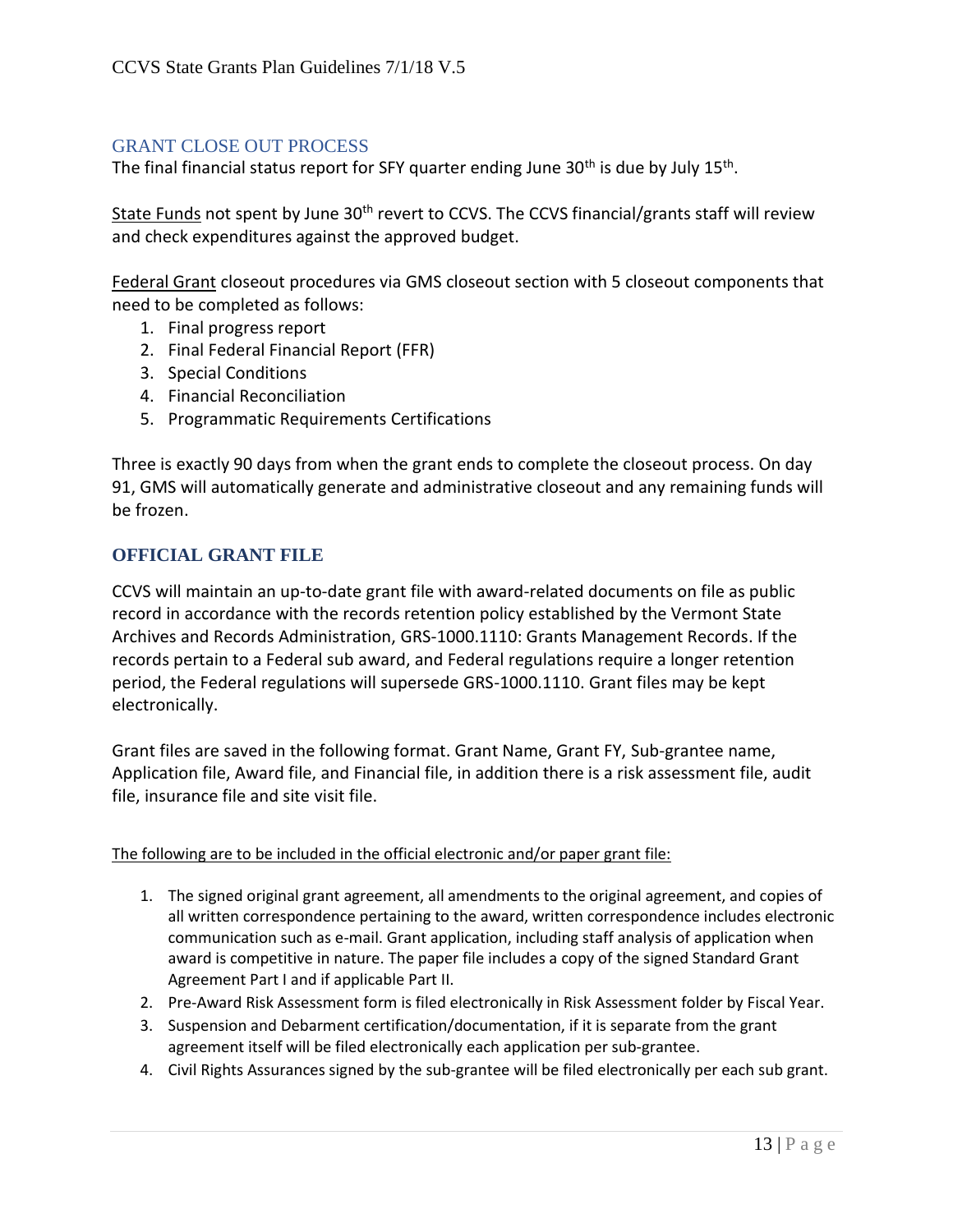- 5. Insurance certificates and/or approved Request to Modify Insurance Requirements form. We be filled in an electronic file Insurance Binders per Sub-grantee and also entered into Access with expiration dates.
- 6. Programmatic, and performance reports required to be filed by the grantee will be kept in an electronic file. Programmatic Grant modification forms will be filed in the electronic file.
- 7. All financial reports will be kept in both an electronic file and paper file, the paper file will include the VISION payment form, voucher #, approved budget and if applicable any grant modification form(s).
- 8. Documentation of monitoring activities performed by the granting agency, including audit reports and documentation of single audit review, when applicable will be filed in the electronic audit file per sub-grantee as well as in the ACCESS database with date of last audit. Single audit reviews will also be entered in VISION.
- 9. Sub-grantee request for an advance of funds are kept in both the electronic and paper file, and the VISION payment form with voucher number will be attached in the paper file.
- 10. Any other information relevant to issuance and monitoring activities will be kept in the electronic file.
- 11. Site Visits documentation will be kept in an electronic Site Visit file by fiscal year as well as there may be some paper files that include documentation that was received during the site visit. The site visit folder will include the initial letter to the sub-grantee, the documents that CCVS received from the sub-grantee, the checklist completed and signed by the sub-grantee and the post site visit letter from CCVS to the sub-grantee, along with any correspondence in response to the final letter.

*\*Note: If the granting agency executes multiple grant agreements with the same grantee, documentation of monitoring activities may be filed in a comprehensive vendor file rather than in each individual grant file, but reference to the vendor file must be included in each grant file. Invoices and payment documentation must be filed in accordance with VISION Procedure No. 2-VISION Records Retention Procedure and is not required to be included in the Grant File.*